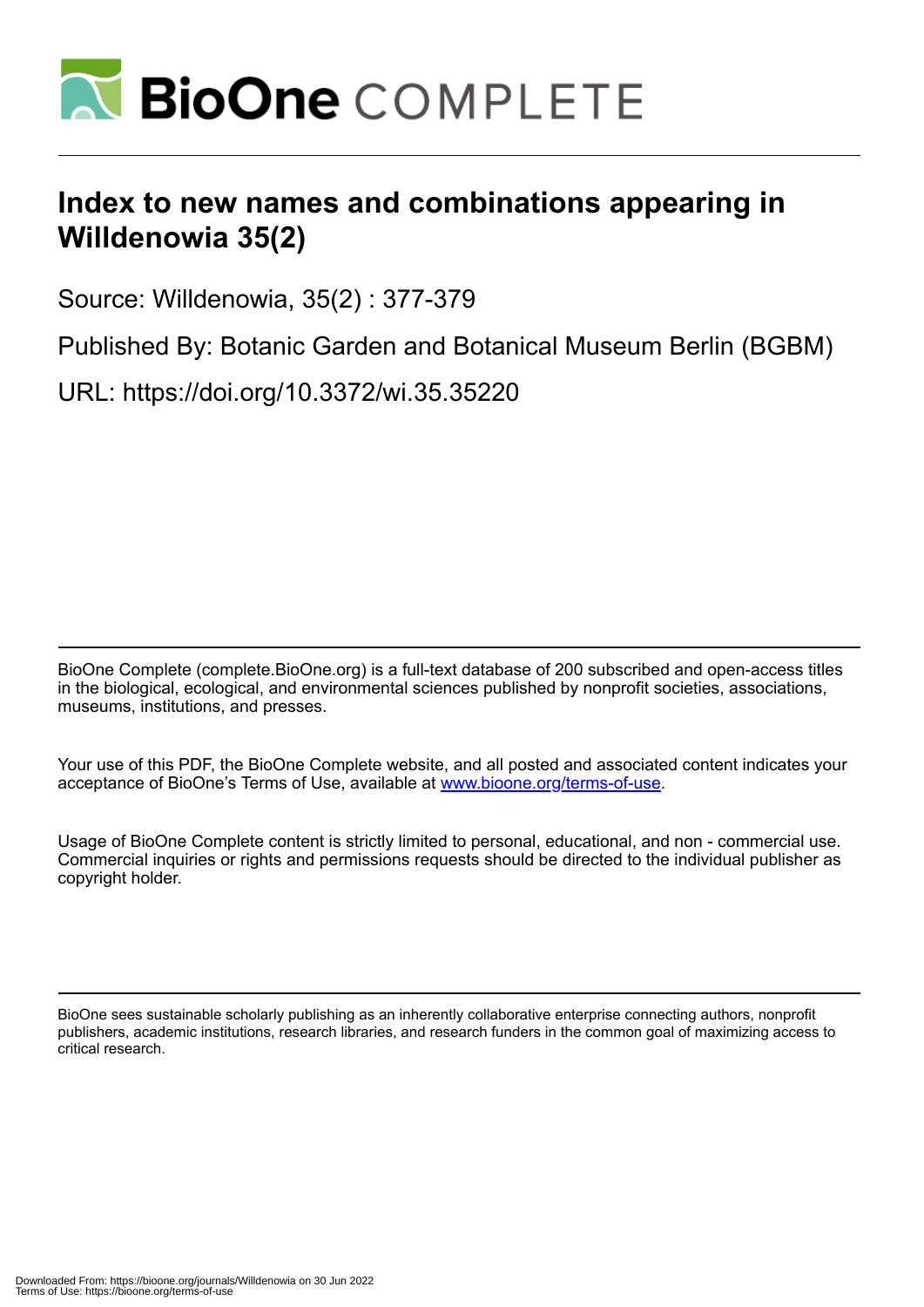## Willdenowia 35 – 2005 377

## **Index to new names and combinations appearing in Willdenowia 35(2)**

| Afrothismia korupensis Sainge & T. Franke, sp. nov. 289                                        |     |
|------------------------------------------------------------------------------------------------|-----|
|                                                                                                |     |
| Anthurium effusilobum subsp. pallidispadix Croat, subsp. nov. 348                              |     |
|                                                                                                |     |
|                                                                                                |     |
|                                                                                                |     |
| Carduus nutans subsp. maurus (Emb. & Maire) Greuter, comb. nov. 227                            |     |
|                                                                                                |     |
| Centaurea alba subsp. ciliata (O. Bolòs & Vigo) Greuter, comb. & stat. nov. 227                |     |
|                                                                                                |     |
| Centaurea oranensis Greuter & M. V. Agab., nom. nov. 228                                       |     |
| Centaurea phrygia subsp. abnormis (Czerep.) Greuter, comb. nov. 229                            |     |
| Centaurea resupinata subsp. saguntina (Mateo & M. B. Crespo) Greuter, comb. & stat. nov. . 229 |     |
|                                                                                                |     |
| Croatiella integrifolia (Madison) E. G. Gonç., comb. nov. 325                                  |     |
| Cyanus cheiranthifolius subsp. willdenowii (Czerep.) Greuter, comb. nov. 229                   |     |
| Cyanus triumfettii subsp. axillaris (Čelak.) Greuter, comb. nov. 229                           |     |
| Cyanus triumfettii subsp. nanus (Ten.) Greuter, comb. nov. 229                                 |     |
| Drymochloa donax (Lowe) H. Scholz & Foggi, comb. nov. 242                                      |     |
| Drymochloa drymeja subsp. exaltata (C. Presl) Foggi & Signorini, comb. nov. 242                |     |
|                                                                                                |     |
| Erigeron acris subsp. botschantzevii Greuter, nom. nov. 229                                    |     |
|                                                                                                |     |
| Euphorbia xfernandez-lopezii Molero & Rovira, nothosp. nov. 279                                |     |
| Euphorbia ×marreroi Molero & Rovira, nothosp. nov. 276                                         |     |
| Festuca gautieri subsp. lutea (Hack.) Foggi & Signorini, comb. nov. 242                        |     |
|                                                                                                |     |
| Festuca nitida subsp. macrathera (Hack.) Foggi & Signorini, comb. nov. 242                     |     |
| Festuca ovina subsp. molinieri (Litard.) Foggi & J. Müller, comb. nov. 242                     |     |
|                                                                                                |     |
| Festuca polita subsp. cretica (Markgr.-Dann.) Foggi & H. Scholz, comb. nov. 242                |     |
| Festuca pseudovaria subsp. winnebachensis (Wallosek) J. Müller, comb. nov. 242                 |     |
|                                                                                                |     |
| Festuca stojanovii (Acht.) Kožuharov ex Foggi & Petrova, comb. nov. 242                        |     |
| Festuca stricta subsp. saxatilis (Schur) Foggi & Signorini, comb. nov. 242                     |     |
| Galatella linosyris subsp. fominii (Kem.-Nath.) Greuter, comb. & stat. nov. 230                |     |
| Haplophyllum bakhteganicum Soltani & Khosravi, sp. nov. 293                                    |     |
| Hieracium albopellitum (Zahn) Niketić, comb. & stat. nov. 230                                  |     |
|                                                                                                |     |
| Hieracium karaulanum (O. Behr & al.) Niketić, comb. & stat. nov. 232                           |     |
| Hieracium macropannosum (Rech. f. & Zahn) Greuter, comb. & stat. nov. 232                      |     |
| <i>Hieracium megalosvaneticum Sennikov</i> , nom. nov.<br>$\cdots$ $232$                       |     |
|                                                                                                |     |
|                                                                                                |     |
| Hieracium schmidtii subsp. neodontotrichodes Gottschl., nom. nov.                              | 234 |
|                                                                                                |     |
| Hieracium subpannosum (Pawl.) Greuter, comb. & stat. nov.                                      | 234 |
| Hieracium tommasinianum subsp. castelli-novi (K. Malý & Zahn) Gottschl., comb. nov. . 234      |     |
| Hieracium tommasinianum subsp. setosissimum (Nägeli & Peter) Gottschl., comb. nov.             | 234 |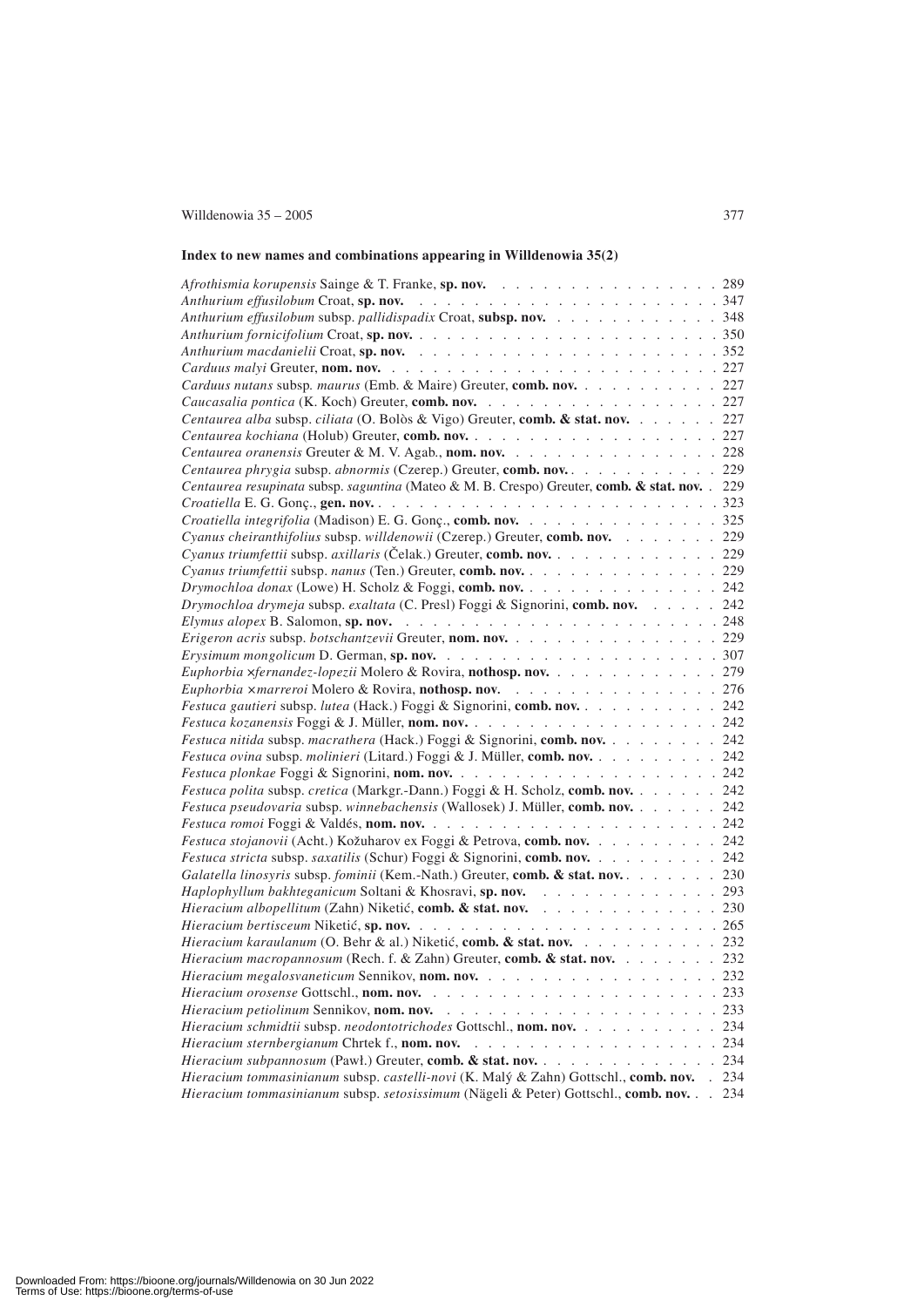## 378 Index to new names and combinations

| Hieracium wiesbaurianum subsp. semiwiesbaurianum Gottschl., subsp. nov. 235                                 |     |
|-------------------------------------------------------------------------------------------------------------|-----|
|                                                                                                             |     |
|                                                                                                             |     |
|                                                                                                             |     |
|                                                                                                             |     |
| Klasea integrifolia subsp. algarbiensis (Cantó) Greuter, comb. nov. 235                                     |     |
| Klasea radiata subsp. biebersteiniana (Grossh.) Greuter, comb. nov. 236                                     |     |
| Leucopoa calabrica (Hack.) H. Scholz & Foggi, comb. nov. 242                                                |     |
| Leucopoa carpatica (F. Dietr.) H. Scholz, comb. nov. 242                                                    |     |
| Leucopoa dimorpha (Guss.) H. Scholz & Foggi, comb. nov. 243                                                 |     |
| Leucopoa laxa (Host) H. Scholz & Foggi, comb. nov. 243                                                      |     |
| Leucopoa pulchella (Schrad.) H. Scholz & Foggi, comb. nov. 243                                              |     |
| Leucopoa pulchella subsp. jurana (Gren.) H. Scholz & Foggi, comb. nov. 243                                  |     |
| Leucopoa spectabilis (Bertol.) H. Scholz & Foggi, comb. nov. 243                                            |     |
| Leucopoa spectabilis subsp. affinis (Hack.) H. Scholz & Foggi, comb. nov. 243                               |     |
| Leucopoa spectabilis subsp. carniolica (Hack.) H. Scholz & Foggi, comb. nov. 243                            |     |
| Leucopoa stygia (H. Scholz & Strid) H. Scholz & Foggi, comb. nov. 243                                       |     |
|                                                                                                             |     |
|                                                                                                             |     |
| Omphalodes verna subsp. graeca Greuter, nom. nov. 226                                                       |     |
|                                                                                                             |     |
| Philodendron pedunculum Croat & Grayum, sp. nov. 356                                                        |     |
| Pojarkovia pojarkovae (Schischk.) Greuter, comb. nov. 237                                                   |     |
| Psephellus bagadensis (Woronow.) Greuter, comb. nov. 237                                                    |     |
|                                                                                                             |     |
| Psephellus czirkejensis (Husseinov) Greuter, comb. nov. 237                                                 |     |
|                                                                                                             |     |
|                                                                                                             |     |
| <i>Psephellus ruprechtii</i> (Boiss.) Greuter, comb. nov. 237                                               |     |
| Rhaponticoides razdorskyi (Sosn.) M. V. Agab. & Greuter, comb. nov. 237                                     |     |
| Rhaponticum scariosum subsp. rhaponticum (L.) Greuter, comb. nov. 237                                       |     |
| Salicornia heterantha S. S. Beer & Demina, sp. nov. 255                                                     |     |
| Schedonorus arundinaceus subsp. cirtensis (St.-Yves) H. Scholz & Valdés, comb. nov. 243                     |     |
| Schedonorus arundinaceus subsp. corsicus Foggi & Signorini, comb. nov. 243                                  |     |
| Schedonorus arundinaceus subsp. mediterraneus (Hack.) H. Scholz & Valdés, comb. nov. 243                    |     |
| Schedonorus arundinaceus subsp. orientalis (Hack.) H. Scholz & B. Valdés, comb. nov. . 243                  |     |
| Schedonorus fontqueri (St.-Yves) H. Scholz & Valdés, comb. nov. 243                                         |     |
| Schedonorus pauneroi (Cebolla & al.) H. Scholz, comb. nov. 243                                              |     |
| Schedonorus pratensis subsp. apenninus (De Not.) H. Scholz & Valdés, comb. nov. 243                         |     |
| Senecio leucanthemifolius subsp. caucasicus (DC.) Greuter, comb. nov. 238                                   |     |
| Senecio squalidus subsp. rupestris (Waldst. & Kit.) Greuter, comb. nov. 238                                 |     |
| Senecio squalidus subsp. sardous (Fiori) Greuter, comb. & stat. nov.<br>and the contract of the contract of | 238 |
| <i>Solidago virgaurea subsp. armena (Grossh.) Greuter, comb. &amp; stat. nov.</i>                           | 238 |
| Solidago virgaurea subsp. caucasica (Kem.-Nath.) Greuter, comb. & stat. nov.                                | 239 |
| Solidago virgaurea subsp. turfosa (Grossh.) Greuter, comb. & stat. nov.                                     | 239 |
|                                                                                                             | 364 |
|                                                                                                             |     |
| <i>Surirella tumida</i> (O. Müll.) Cocquyt & R. Jahn, <b>comb. nov.</b> 361                                 |     |
| Symphyotrichum patulum (Lam.) Karlsson, comb. nov.<br>. 239                                                 |     |
| Tephroseris cladobotrys subsp. subfloccosa (Schischk.) Greuter, comb. & stat. nov. 239                      |     |
| Tephroseris integrifolia subsp. primulifolia (Cufod.) Greuter, comb. & stat. nov.                           | 239 |